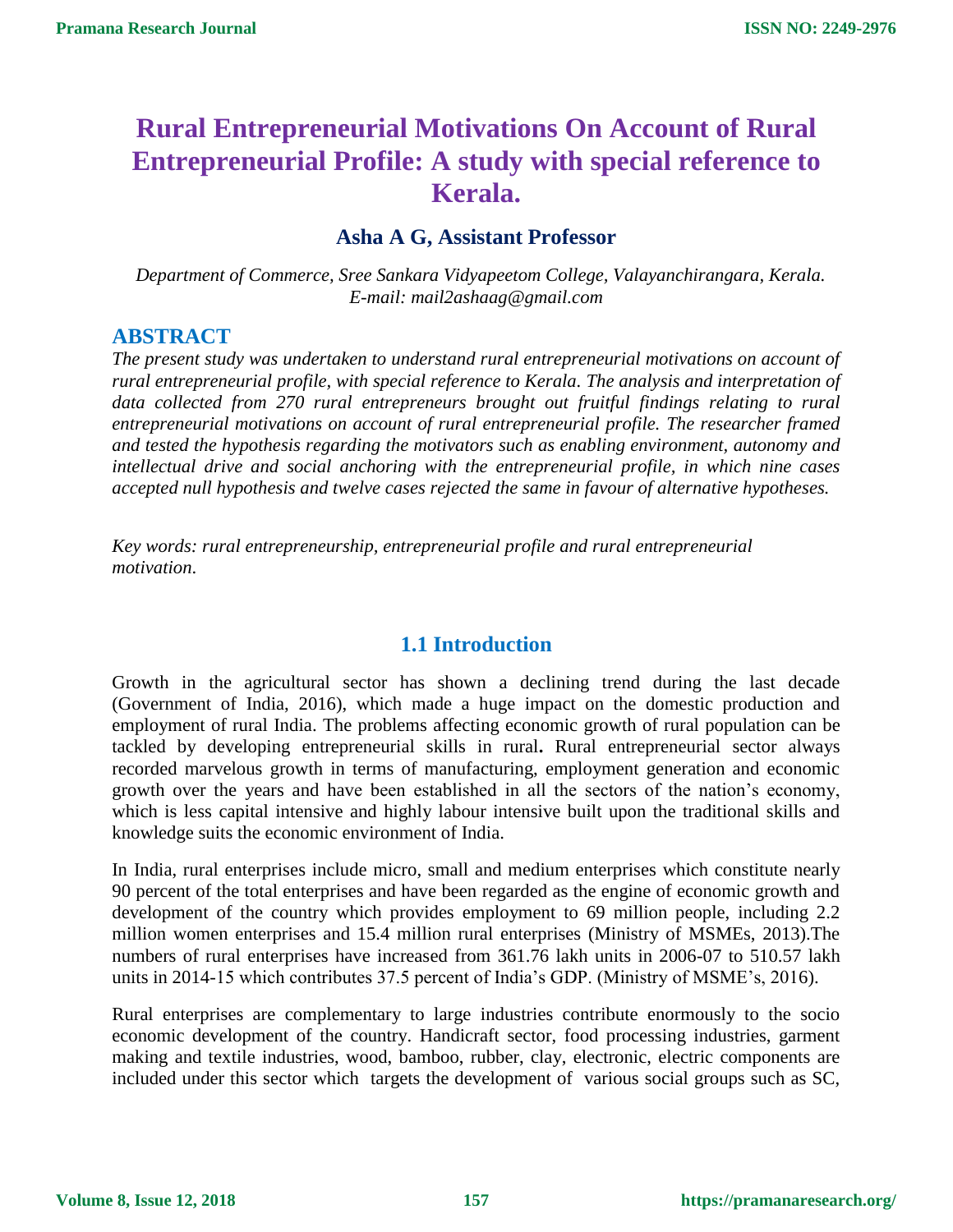ST, women, educated unemployed youth and physically handicapped for the purpose of assuring more equitable distribution of income and wealth.

In Kerala rural enterprises sector has the potential to emerge as a strong, vibrant and globally competitive sector in the state's economy with its excellent connectivity, communication network, and availability of highly skilled human resources and developing industrial infrastructure which is best suited for the growth of rural enterprises contributing to the process of economic growth, employment generation and balanced regional development (Venkateswaralu, & Ravindra 2015). At this juncture, the researcher tries to understand rural entrepreneurship in terms rural entrepreneurial motivations and significance difference on account of entrepreneurial profile.

# **1.2 Significance of the study**

Rural enterprises have the capacity to remove economic backwardness of rural Kerala through reducing regional imbalances, optimum utilization of unexploited natural resources, improvement of standard of living, and attainment of self reliance. Institutions and development agencies noticed rural entrepreneurship as an enormous employment potential, key strategy to prevent rural unrest, instrument for improving farm earnings, employment possibility near homes which provides autonomy and independence, a way for self- employment which contributes to national development through GDP contribution.

The study provides insights to the rural entrepreneurs regarding rural entrepreneurial motivations and its significant difference on account of entrepreneurial profile. Government, being the major promoter of rural enterprises would like to know the issues confronting motivation of rural entrepreneurs so as to devise appropriate measures, either by way of creating and implementing new policies and programs or by enriching the existing one, will benefit from the findings of the study. The study may enlighten educational institutions to frame new curriculum with emphasis on entrepreneurial motivation that may inspire and attract students towards entrepreneurship.

# **1.3 Statement of the problem**

Rural entrepreneurial activities of Ernakulam District are not going well and educated unemployed youth are reluctant in taking up entrepreneurial activities Even though there is a bright prospect for rural enterprises in the district in the context of globalization and increased government support. A good number of such rural entrepreneurs withdraw from entrepreneurship but there are many instances of successful rural entrepreneurs who perform well amidst the difficulties around them. In this context, the researcher want to understand rural entrepreneurship in terms rural entrepreneurial motivations and significance difference on account of entrepreneurial profile which may provide fresh insights into the functioning of rural enterprises in Kerala in general and Ernakulam district in particular.

# **1.4 Objectives of the study**

The objectives of the study are

- 1. To review the rural enterprises in India in terms of its growth.
- 2. To identify entrepreneurial motivations behind the setting up of rural enterprises.
- 3. To test the significant difference of rural entrepreneurial motivations on account of entrepreneurial profile.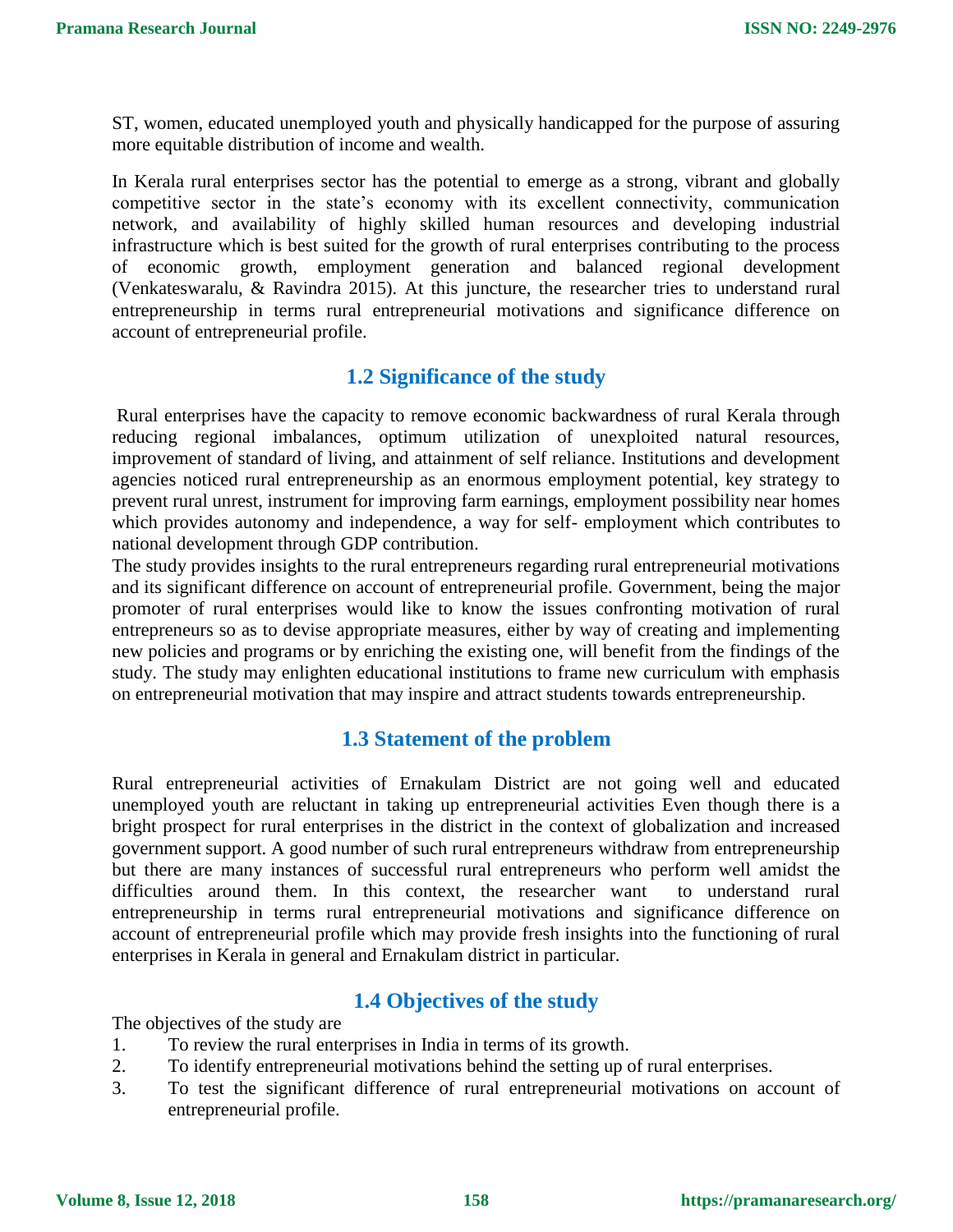### **1.5 Hypotheses of the Study**

H0. Rural entrepreneurial motivations do not differ significantly on account of entrepreneurial profile.

# **1.6 Methodology**

The study uses both secondary as well as primary data sources. The secondary data have been collected from the official publications, journals, books and official websites. The primary data have been collected from 270 respondents. A structured interview schedule was used to collect required data from the rural entrepreneurs in Ernakulam district. The questions in the interview schedule were brought under different headings like profile of the respondents and rural entrepreneurial motivations.

#### **1.6.1 Sampling design**

The entire rural enterprises in the district constitute the population of the study. Out of 15 Block Panchayaths in the District, 5 Block Panchayaths were selected randomly and 270 rural entrepreneurs are selected as respondents through stratified random sampling method. The Statistical and Mathematical Tools used for the study includes one way ANOVA,

Independent samples t-test and Factor Analysis. Statistical Software's Adopted for performing the analysis of the collected data is SPSS.

### **1.7 Scope of the study**

The theoretical scope of the study covers the growth of rural enterprises, the profile of rural entrepreneurs and rural entrepreneurial motivations. The geographical scope of the study is limited to Ernakulum district and the concept of rural enterprises in the study covers only rural micro enterprises.

# **1.8 Limitations of the study**

1. The scope of the study is limited to the district of Ernakulum of Kerala state.

2. The study was conducted from the perspective of rural entrepreneurs only.

6. Rural enterprises may also include medium and large enterprises set up in rural setting. However, the present study covers only the micro enterprises established in rural areas.

# **2.1 Entrepreneurial motivation**

Motivation is defined, "as an inner state that energies, activates, or moves, and that directs or channels behaviors towards goals (Berleson, 1964). Entrepreneurial motivation is the process which activates and motivates an entrepreneur to exert higher level of efforts for the achievement of entrepreneurial goals.

Generally entrepreneurial motivations are discussed by various researchers in different ways such as personal factors, intrinsic or extrinsic factors, family security factors, critical factors, necessity factors, opportunity factors, dissatisfaction factors independence, push factors, pull factors, economic factors and non economic factors of motivation.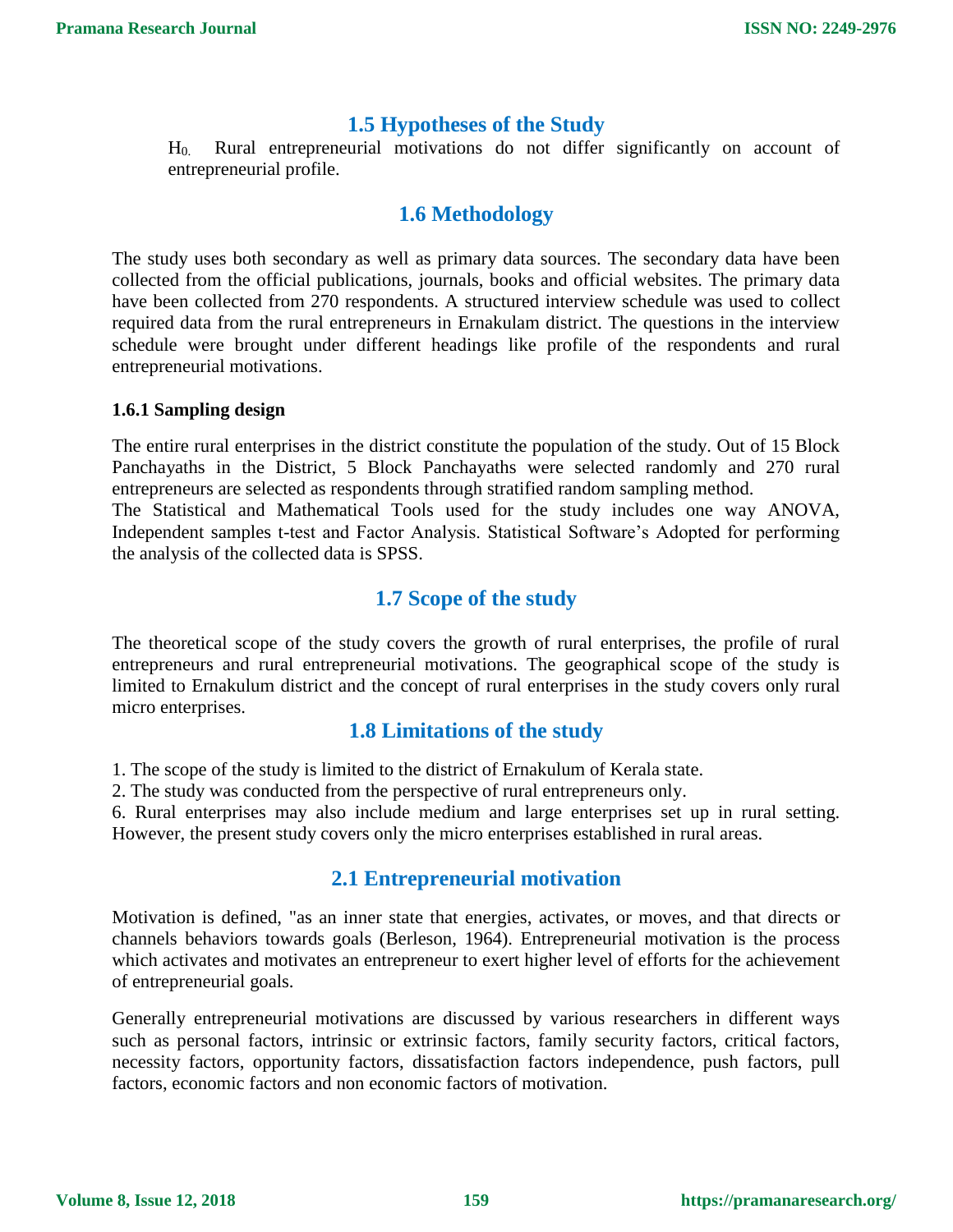# **2.2 Rural entrepreneurial motivation**

The Rural entrepreneurial motivation is the process that activates and motivates the rural entrepreneur to exert higher level of efforts for the achievement of his/her rural entrepreneurial goals. The review of literature brought out 25 variables that can be considered as potential motivators of rural entrepreneurship. The lists of twenty five variables were pruned to 21 variables based on the feedback received during the pilot study covering 25 respondents and suggestions given by experts in the field.

In order to reduce the number of dimensions so as to make better interpretation, the collected data relating to motivators were analyzed using Exploratory Factor Analysis (EFA) procedure and the EFA procedure brought out three factors that explain 89 percent of variation using the method Principal Component Analysis with varimax rotation. These factors are labeled as 'Enabling Environment', 'Autonomy and Intellectual Drive' and 'Social Anchoring'.

# **2.3 Testing hypothesis - Rural entrepreneurial motivation**

Rural entrepreneurial motivation may vary according to gender, caste, education, nature of business, religion ownership type of business etc. In order to find whether the profile of the rural entrepreneur and the rural enterprise makes any difference in rural entrepreneurial motivation, the collected data were tested using Independent samples t-test and one way ANOVA.

#### **Gender and rural entrepreneurial motivation.**

Prior studies (Tomin 2004, Mathias 2013) carry sufficient evidence about the role of gender in rural entrepreneurial motivation. Rural entrepreneurial motivation is generally high for male category compared to female category. In order to see whether gender makes any difference in rural entrepreneurial motivation, such as 'enabling Environment', 'Autonomy and intellectual Drive' and Social Anchoring, the following hypotheses were formulated and tested using the Independent samples t-test. The result of hypothesis test is given in Table 1.1

Ho.1: There is no significant difference between male and female rural entrepreneurs regarding the rural entrepreneurial motivation

H1.1: There is significant difference between male and female rural entrepreneurs regarding the rural entrepreneurial motivation

| <b>Entrepreneurial</b><br>motivations | <b>Gender</b> | <b>Mean</b> | <b>SD</b> |      | Df    | P<br><b>Value</b> |
|---------------------------------------|---------------|-------------|-----------|------|-------|-------------------|
| <b>Enabling Environment</b>           | Male          | 3.81        | .322      | 1.63 | 147.5 | 0.02              |
|                                       | Female        | 4.40        | .394      |      |       |                   |
| Autonomy and                          | Male          | 4.82        | 0.32      | 1.63 | 147.5 | 0.02              |
| <b>Intellectual Drive</b>             | Female        | 4.74        | 0.39      |      |       |                   |
| Social Anchoring                      | Male          | 4.96        | 0.14      | 1.29 | 115.3 | 0.00              |
|                                       | Female        | 4.92        | .262      |      |       |                   |

#### **Table 1.1 Gender and Rural entrepreneurial motivation**

Source: Field survey  $N = 270$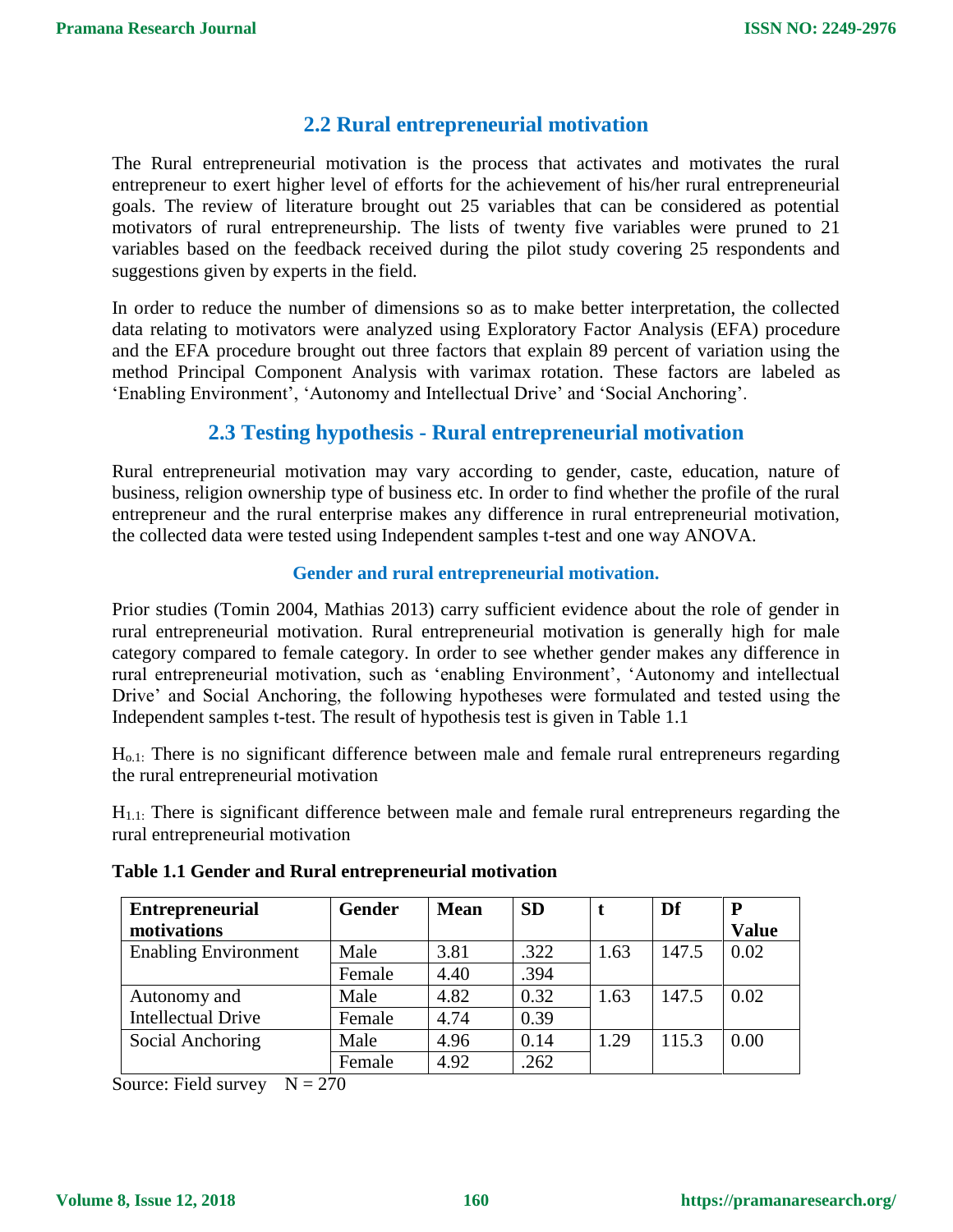Table 1.1 shows the result of hypothesis test. As the P value is less than .05, the null hypothesis was rejected in favour of alternative hypothesis with regard to rural entrepreneurial motivation. The mean score of male entrepreneurs are significantly more than the female entrepreneurs in autonomy and intellectual drive (male  $= 4.82$ , female  $= 4.74$ ) and in social anchoring (male  $=$ 4.96, female  $= 4.92$ ). The findings are consistent with the earlier studies that showed the gender difference exists with regard to various rural entrepreneurial motivations and male group usually have more rural entrepreneurial motivation than female entrepreneurs. However, with regard to enabling environment, the mean score of female rural entrepreneurs are significantly more than the male category (male  $= 3.81$ , female  $= 4.40$ ). This might be because of enhanced support given by government and family to female rural entrepreneurs.

#### **Caste and rural entrepreneurial motivation**

Discrimination in the name of caste is and it's after effects still remain in the Indian society. In India, social protection in the form of reservation is given to lower caste people. Hence such reservation category is treated as 'lower classes and where no such reservation is given they are treated as 'Upper class" (general). Generally upper class is expected to have more motivation than their inferior lower class. In order to find whether significant difference between upper class (general) and lower class (reservation) with regard to rural entrepreneurial motivation, the following hypotheses were formulated and tested using the Independent samples t-test. The result of hypothesis test is given in Table 1.2

 $H<sub>o.2</sub>$ : There is no significant difference between upper class (general) and lower class (reservation) category of entrepreneurs regarding various rural entrepreneurial motivations

H1.2: There is significant difference between upper class (general) and lower class (reservation) category of entrepreneurs regarding various rural entrepreneurial motivations.

| <b>Entrepreneurial motivations</b> | Caste       | <b>Mean</b> | <b>SD</b> |      | df    | <b>P</b> Value |
|------------------------------------|-------------|-------------|-----------|------|-------|----------------|
| <b>Enabling Environment</b>        | Upper class | 3.99        | .824      | .85  | 268   | 0.16           |
|                                    | Lower class | 4.14        | .755      |      |       |                |
| Autonomy and Intellectual Drive    | Upper class | 4.79        | .353      | .48  | 268   | 0.41           |
|                                    | Lower class | 4.82        | .313      |      |       |                |
| Social Anchoring                   | Upper class | 4.96        | .165      | 1.54 | 25.08 | 0.00           |
|                                    | Lower class | 4.85        | .353      |      |       |                |

#### **Table 1.2 Caste and rural entrepreneurial motivation**

Source: Field survey  $N = 270$ 

Table 1.2 presents the result of hypothesis test. As the P value is greater than .05, regarding the rural entrepreneurial motivation such as enabling environment and autonomy and intellectual drive the null hypothesis was accepted. However as the P value regarding social anchoring, is lesser than .05, the null hypothesis was rejected in favour of alternative hypothesis. Hence it can be concluded that there is significant difference between upper class and lower class category with regard to social anchoring. The mean score is higher for upper class group than lower class group (upper class  $= 4.96$ , lower class  $= 4.85$ ).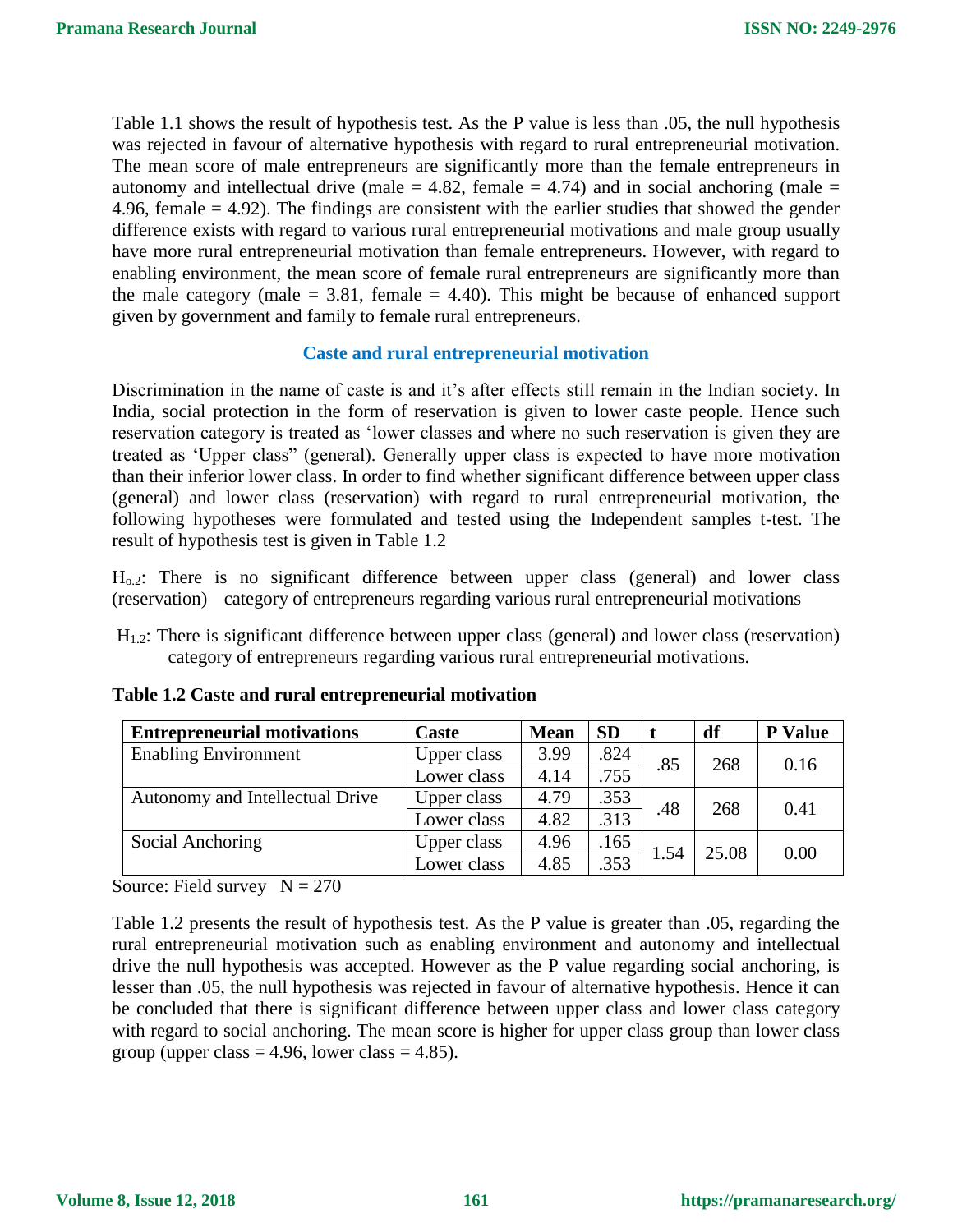This finding is in tune with the general perception that the lower classes are less motivated to entrepreneurship. Lower classes generally are still deprived of opportunities on account of their lower status in the society. Though the Government provides different kinds of supports for the encouragement of lower classes to bring them to the mainstream, it remains as a distant dream at least regarding rural entrepreneurship.

#### **Nature of education and rural entrepreneurial motivation**

Earlier studies (Mario and Arminda, 2011; P. S. Ravindra, 2014) show the relevance of educational qualifications of a rural entrepreneur in starting the rural enterprise. Educated people are better off in identification of opportunities and realising the pros and cones of proposed business in a competitive world.

Similarly the nature of education, technical or non technical may have varied influence on entrepreneurial motivation. In order to see whether the technical and non technical nature of education makes any difference in rural entrepreneurial motivation, the following hypotheses were formulated and tested using the Independent samples t-test. The result of hypothesis test is given in Table 1.3.

Ho.3: There is no significant difference between entrepreneurs with technical and non technical background with regard to rural entrepreneurial motivation

 $H_{1,3}$ : There is significant difference between entrepreneurs with technical and non technical background with regard to rural entrepreneurial motivation

| <b>Entrepreneurial</b><br>motivations | <b>Education</b> | <b>Mean</b> | <b>SD</b> |       | df    | <b>P</b> Value |
|---------------------------------------|------------------|-------------|-----------|-------|-------|----------------|
| Enabling                              | Non-technical    | 4.00        | .88       | .822  | 197.3 | .000           |
| Environment                           | Technical        | 4.02        | .59       |       |       |                |
| Autonomy and                          | Non-technical    | 4.80        | .331      | .438  | 113.6 | .337           |
| <b>Intellectual Drive</b>             | Technical        | 4.77        | .396      |       |       |                |
| Social Anchoring                      | Non-technical    | 4.96        | .171      | 1.457 | 268   | .008           |
|                                       | Technical        | 4.92        | .237      |       |       |                |

**Table 1.3 Education and rural entrepreneurial motivation**

Source: Field survey  $N = 270$ 

Table 1.3 shows that technical and non technical nature of education significantly distinguishes motivation. As the P value is less than .05 between non technical and technical education regarding 'enabling environment' and 'social anchoring', the null hypothesis was rejected in favour of alternative hypothesis. Hence there is significant difference between technical and non - technical background with regard to rural entrepreneurial motivation such as enabling environment, autonomy and intellectual drive.

As the P value of 'autonomy and intellectual drive' is greater than .05, the null hypothesis was accepted. Non technical education have significantly higher mean score regarding social anchoring (non- technical  $=4.96$ , technical  $=4.92$ ) where as technical education have significantly higher mean than non technical group regarding enabling environment (non- technical =4.00, technical=4.02). Hence it appears that entrepreneurs with non–technical background are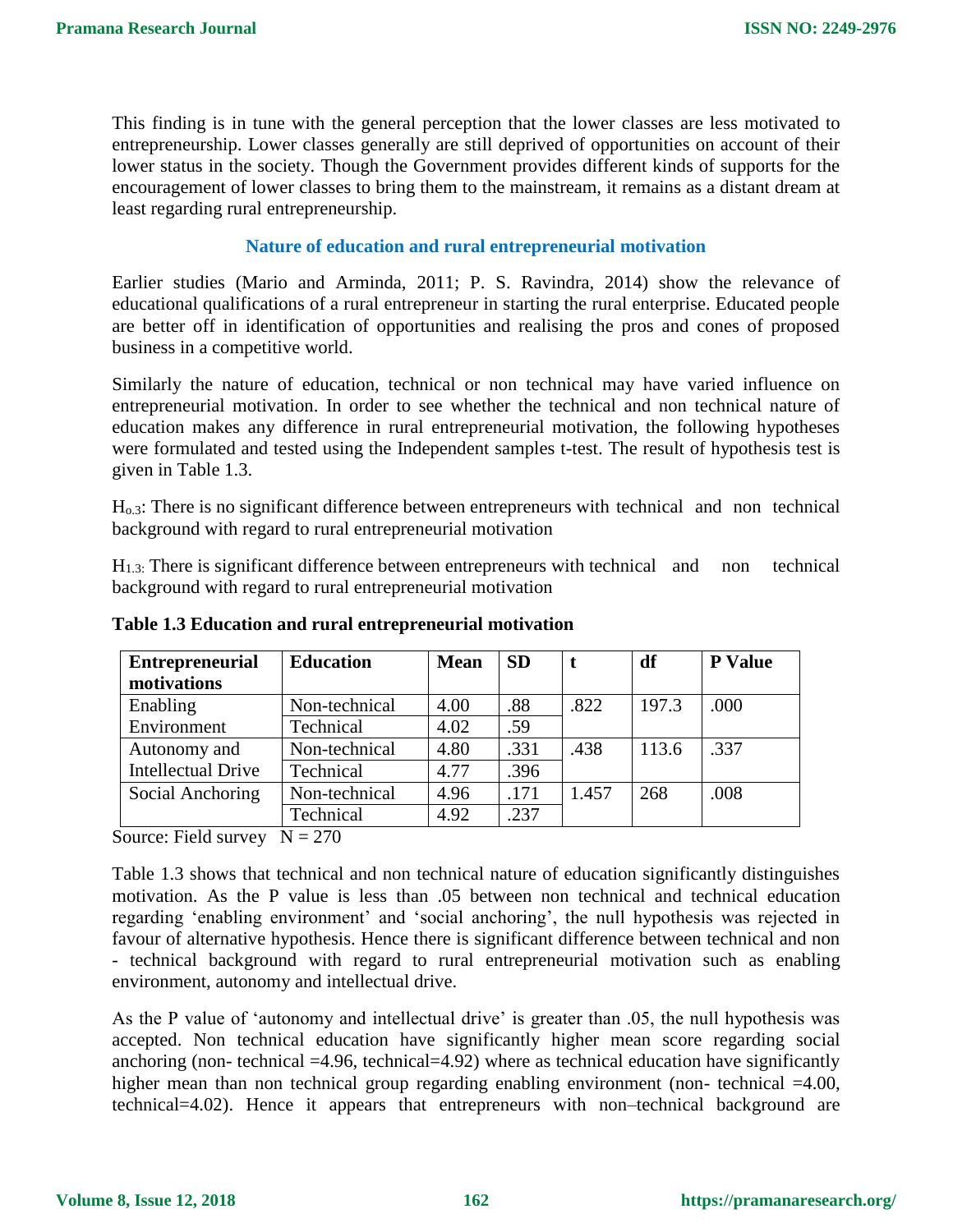motivated more by social anchoring. Whereas, people with technical education are more motivated by enabling environment. This may be because of the reason that technical nature of education provides confidence in respective field of business with practical knowledge, experience etc which in turn motivates them towards entrepreneurship. The findings are consistent with the results of earlier studies (Hessel Oosterbeek .Mirjamvan Praag, 2010) which showed that education whether it is non technical or technical has significant difference in motivating the entrepreneurs and in quite true in the case of rural entrepreneurs.

#### **Marital status and rural entrepreneurial motivation**

Growth intention and responsibility towards the family and children motivates a person to become self employed. In order to establish whether the marital status of entrepreneurs makes any difference in rural entrepreneurial motivation, the following hypotheses were formulated and tested using the Independent samples t-test. The result of hypothesis test is given in Table 1.4

Ho.4: There is no significant difference between married and unmarried entrepreneurs regarding rural entrepreneurial motivation

H<sub>1.4</sub>: There is significant difference between married and unmarried entrepreneurs regarding rural entrepreneurial motivation

| <b>Entrepreneurial</b>    | <b>Marital</b> | <b>Mean</b> | <b>SD</b> | t    | df    | <b>P</b> Value |
|---------------------------|----------------|-------------|-----------|------|-------|----------------|
| motivations               | <b>Status</b>  |             |           |      |       |                |
| Enabling                  | Unmarried      | 3.82        | 1.05      | 4.19 | 43.00 | .000           |
| Environment               | Married        | 4.25        | .708      |      |       |                |
| and<br>Autonomy           | Unmarried      | 4.85        | .230      | 1.81 | 74.78 | .006           |
| <b>Intellectual Drive</b> | Married        | 4.77        | .370      |      |       |                |
| Social Anchoring          | Unmarried      | 4.90        | .345      | .997 | 39.07 | .006           |
|                           | Married        | 4.96        | .138      |      |       |                |

**Table 1.4 Marital status and rural entrepreneurial Motivation**

Source: Field survey  $N = 270$ 

Table 1.4 shows the result of hypothesis test. As the P value is less than .05, the null hypothesis was rejected in favour of alternative hypothesis with regard to entrepreneurial motivation. The mean score of married entrepreneurs are significantly higher for enabling environment (married  $= 4.25$ , unmarried  $= 3.82$ ) and 'social anchoring' (married  $= 4.96$ , unmarried  $= 4.90$ ). The mean score of unmarried entrepreneurs are higher for autonomy and intellectual drive' (married = 4.77, unmarried  $= 4.90$ ). Married entrepreneurs are more motivated by enabling environment and social anchoring than unmarried rural entrepreneurs.

#### **Nature of business and rural entrepreneurial motivation**

Every rural enterprise has peak seasons and off seasons .Concentration of the activity decides the seasonal and non seasonal nature of business. The motivation for entrepreneurship may be different for seasonal and non seasonal business. In order to find whether significant difference exists between seasonal and non seasonal nature of business regarding rural entrepreneurial motivation, the following hypotheses were formulated and tested using the Independent samples t-test. The result of hypothesis test is given in Table 1.5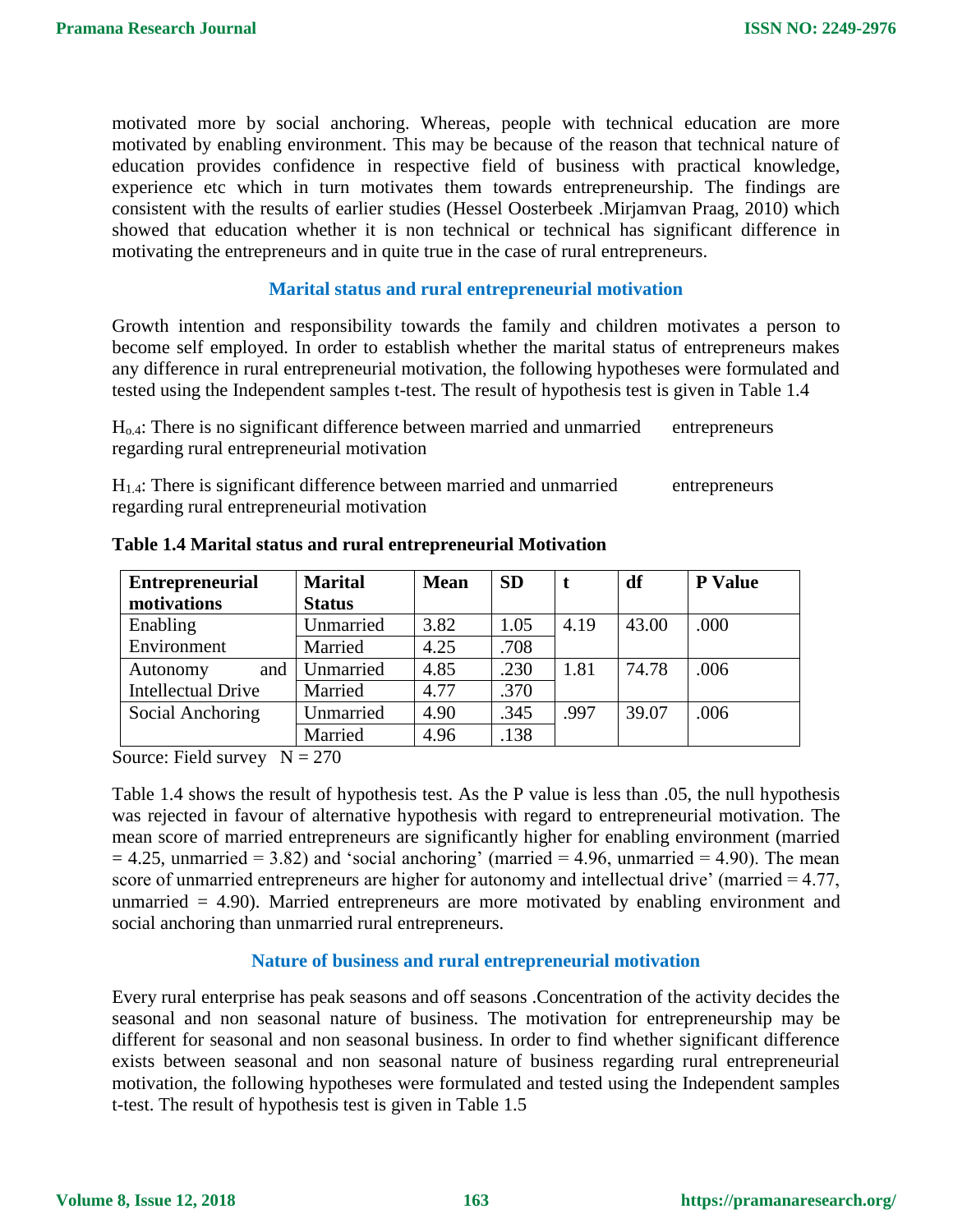Ho.5: There is no significant difference between seasonal and non-seasonal business regarding rural entrepreneurial motivation

H1.5: There is significant difference between seasonal and non-seasonal business regarding rural entrepreneurial motivation

| <b>Entrepreneurial motivations</b> | <b>Nature of business</b> | <b>Mean</b> | <b>SD</b> |      | df | <b>P</b> Value |
|------------------------------------|---------------------------|-------------|-----------|------|----|----------------|
| <b>Enabling Environment</b>        | Seasonal                  | 4.36        | .693      | 2.11 | 46 | .557           |
|                                    | Non seasonal              | 3.91        | .836      |      |    |                |
| Autonomy and Intellectual Drive    | Seasonal                  | 4.82        | .400      | .625 | 46 | .631           |
|                                    | Non seasonal              | 4.75        | .323      |      |    |                |
| Social Anchoring                   | Seasonal                  | 4.89        | .327      | .703 | 46 | .142           |
|                                    | Non seasonal              | 4.95        | .150      |      |    |                |

**Table 1.5 Nature of business and rural entrepreneurial motivation**

Source: Field survey  $N = 270$ 

Table 1.5 shows that the P values of rural entrepreneurial motivation are greater than .05, and therefore the null hypothesis was accepted. Hence there is no significant difference between seasonal and non seasonal nature of business about rural entrepreneurial motivation.

#### **Age of rural entrepreneur and rural entrepreneurial motivation**

Age makes a man perfect with practical experience in handling various situations and creates the ability to take much better decisions. Hence, it may acts as a driving force behind the motivation of a rural entrepreneur to start a venture and run it successfully. In order to see whether there is any difference among young, middle aged and senior entrepreneurs regarding rural entrepreneurial motivation, the following hypotheses were formulated and tested using One Way ANOVA. The result of hypothesis test is given in Table 1.6

Ho.6: There is no significant difference among young, middle aged and senior entrepreneurs with regard to rural entrepreneurial motivation

H1.6: There is significant difference among young, middle aged and senior entrepreneurs with regard to rural entrepreneurial motivation

| $\perp$ Entrepreneurial | Age of rural | $Mean$ SD F |  | df |
|-------------------------|--------------|-------------|--|----|

**Table: 1.6 Age of rural entrepreneur and rural entrepreneurial motivation**

| <b>Entrepreneurial</b>      | Age of rural               | <b>Mean</b> | <b>SD</b> | $\mathbf F$ | df  | P            |
|-----------------------------|----------------------------|-------------|-----------|-------------|-----|--------------|
| motivations                 | entrepreneur               |             |           |             |     | <b>Value</b> |
| <b>Enabling Environment</b> | Young rural entrepreneurs  | 4.05        | .826      | .121        | 267 | .886         |
|                             | Middle aged rural          | 3.99        | .782      |             |     |              |
|                             | entrepreneurs              |             |           |             |     |              |
|                             | Senior rural entrepreneurs | 4.00        | .977      |             |     |              |
| Autonomy and Intellectual   | Young rural entrepreneurs  | 4.77        | .323      | .358        | 267 | .699         |
| Drive                       | Middle aged rural          | 4.49        | .371      |             |     |              |
|                             | entrepreneurs              |             |           |             |     |              |
|                             | Senior rural entrepreneurs | 4.83        | .273      |             |     |              |
| Social Anchoring            | Young rural                | 4.91        | .260      | 2.43        | 267 | .090         |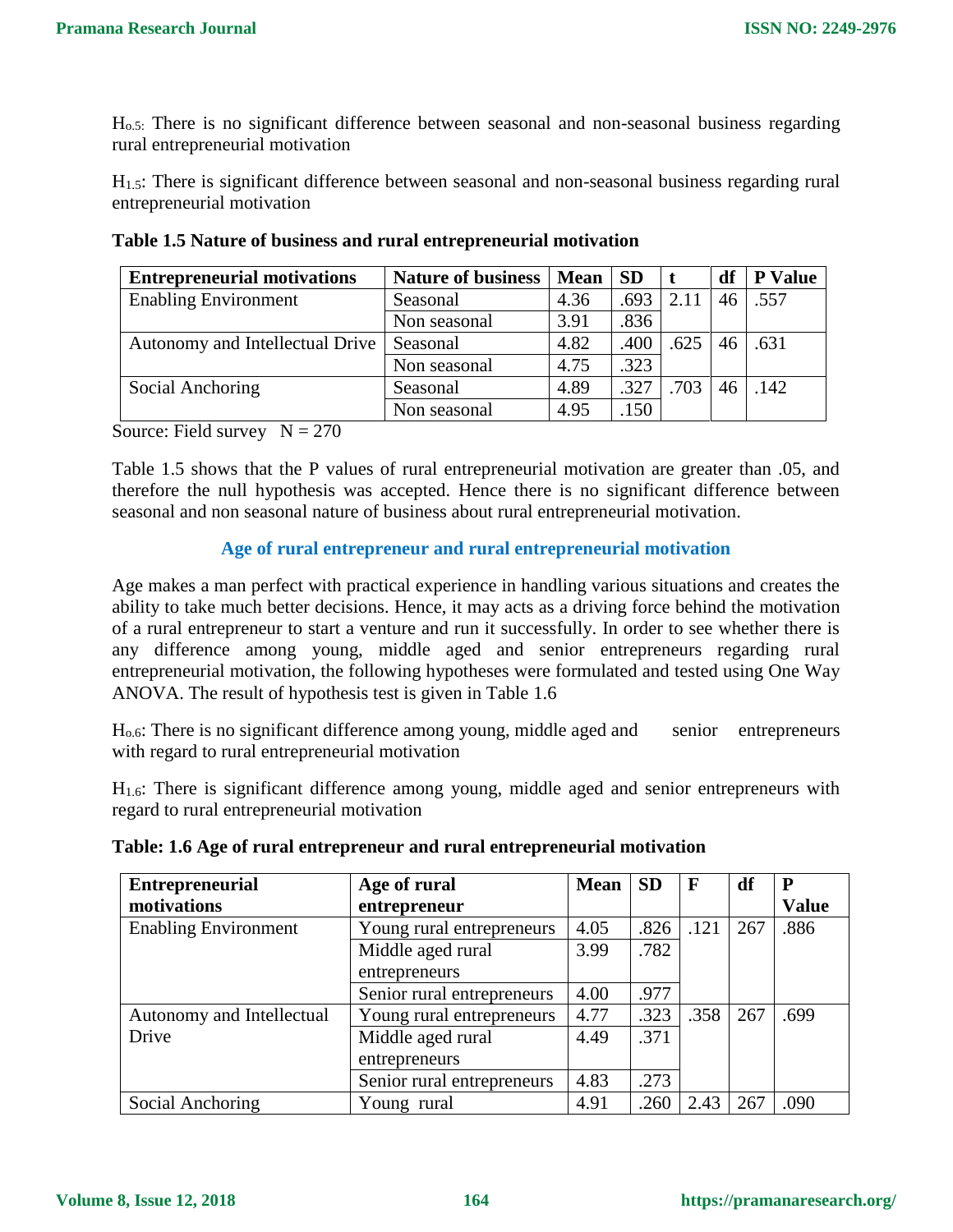| entrepreneurs              |      |     |  |  |
|----------------------------|------|-----|--|--|
| Middle aged rural          | 4.96 |     |  |  |
| entrepreneurs              |      |     |  |  |
| Senior rural entrepreneurs | 4.91 | 214 |  |  |

Source: Field survey  $N = 270$ 

Table 1.6, the results of hypothesis test reveals that P value is greater than .05 among the different age groups of rural entrepreneurs regarding enabling environment, social anchoring and autonomy and intellectual drive, the null hypothesis was accepted. Hence there is no significant difference among young, middle aged and senior entrepreneurs with regard to rural entrepreneurial motivation. Therefore, rural entrepreneurial motivation is independent of age.

#### **Religion and rural entrepreneurial motivation**

Religion shapes the attitudes, culture, ethics, and values of a person. Therefore, different religions are likely to have varied influence on entrepreneurial motivation. In order to examine whether there is any difference among Hindu, Christian and Muslim rural entrepreneurs regarding rural entrepreneurial motivation, the following hypotheses were formulated and tested using One way ANOVA .The result of hypothesis test is given in Table 1.7

 $H<sub>0.7</sub>$ : There is no significant difference among Hindu, Christian and Muslim entrepreneurs with regard to rural entrepreneurial motivation.

H1.7: There is significant difference among Hindu, Christian and Muslim entrepreneurs with regard to rural entrepreneurial motivation.

| <b>Entrepreneurial motivations</b> | <b>Religion</b> | <b>Mean</b> | <b>SD</b> | $\mathbf{F}$ | df  | <b>P</b> Value |
|------------------------------------|-----------------|-------------|-----------|--------------|-----|----------------|
| <b>Enabling Environment</b>        | Hindu           | 3.20        | .857      | 10.42        | 267 | .000           |
|                                    | Christian       | 4.23        | .720      |              |     |                |
|                                    | Muslim          | 4.25        | .692      |              |     |                |
| Autonomy and Intellectual Drive    | Hindu           | 4.82        | .342      | 1.69         | 267 | .186           |
|                                    | Christian       | 4.73        | .368      |              |     |                |
|                                    | Muslim          | 4.80        | .336      |              |     |                |
| Social Anchoring                   | Hindu           | 4.94        | .204      | .462         | 267 | .631           |
|                                    | Christian       | 4.96        | .182      |              |     |                |
|                                    | Muslim          | 4.94        | 173       |              |     |                |

**Table 1.7 Religions and rural entrepreneurial motivation**.

Source: Field survey  $N = 270$ 

As the P value is greater than .05 regarding social anchoring and autonomy and intellectual drive, the null hypothesis was accepted. Hence, there is no significant difference among Hindu, Christian and Muslim entrepreneurs regarding social anchoring and autonomy and intellectual drive. As the P value regarding enabling environment is less than .05, the null hypothesis was rejected in favour of alternative hypothesis. Muslim entrepreneurs have the highest mean score regarding enabling environment (Hindu = 3.20, Christian =  $4.23$ , Muslim =  $4.25$ ).

Post hoc analysis using Turkey multiple range test for significance revealed that enabling environment is significantly more for Muslims ( $m = 4.25$ ) than Hindus ( $m = 3.20$ ). Similarly a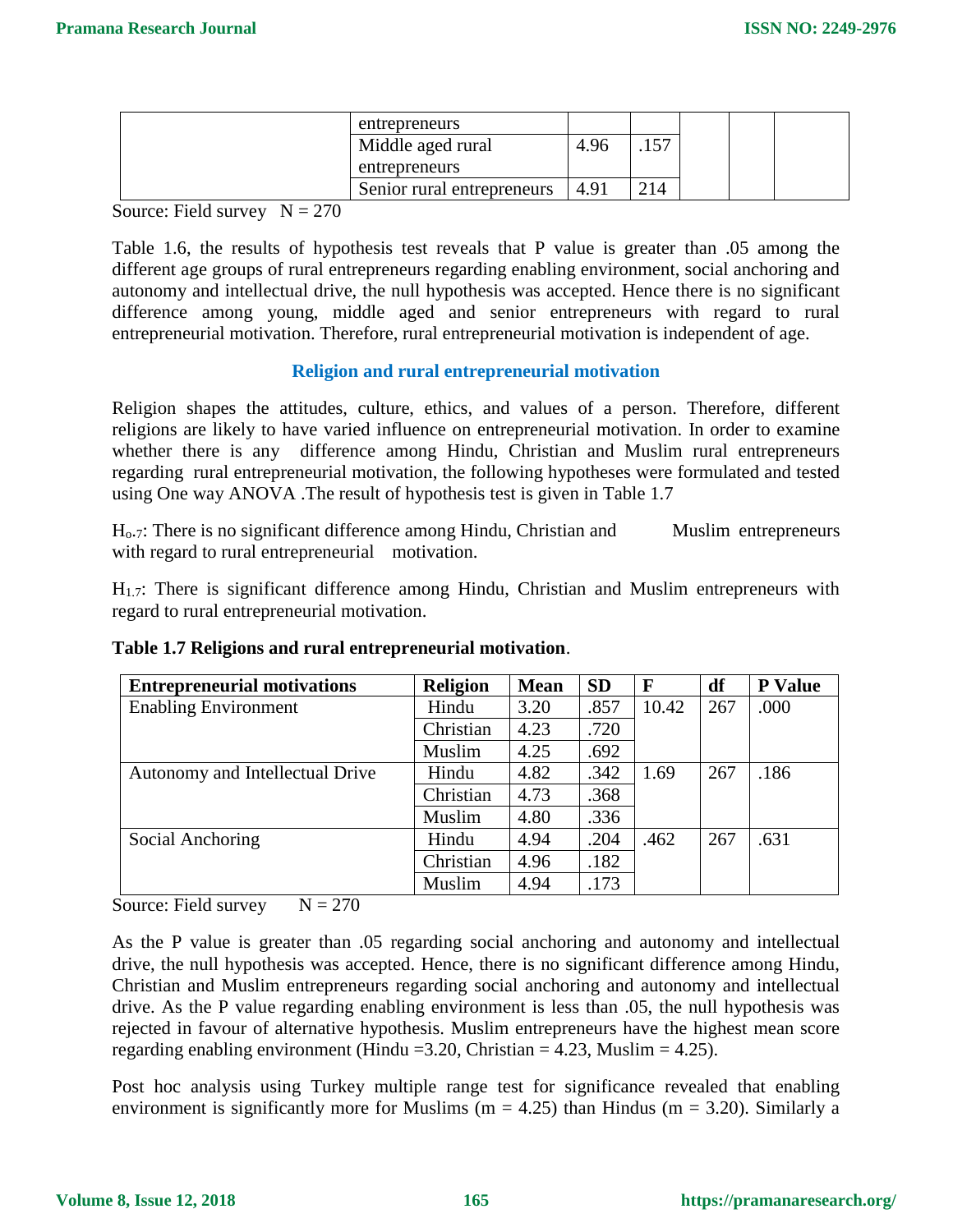comparison between Christians and Hindus also shows that the mean score of enabling environment is significantly higher for Christians ( $m = 4.23$ ) than Hindus ( $m = 3.20$ ).

However there is no significant difference between the mean score of Muslims and Christians with regard to enabling environment. Muslim and Christians have more supportive environment than other entrepreneurs. Hindu entrepreneurs may be hesitant to take risk and they may prefer stable income such as salary.

#### **Nature of previous experience and rural entrepreneurial motivation**

Previous experience in skills increases the confidence of a rural entrepreneur. Motivation level may be high for entrepreneurs with prior experience especially in similar business. In order to see whether there is any significant difference among similar, dissimilar and contributions of similar and dissimilar regarding rural entrepreneurial motivation, the following hypotheses were formulated and tested using the one way ANOVA. The result of hypothesis test is given in Table 1.8

Ho.8: There is no significant difference among rural entrepreneurs of varied experience (similar/dissimilar/both similar and dissimilar) regarding rural entrepreneurial motivation.

H1.8: There is significant difference among rural entrepreneurs of varied experience (similar/dissimilar/both similar and dissimilar) regarding rural entrepreneurial motivation.

| <b>Entrepreneurial motivations</b> | <b>Previous</b>            | <b>Mean</b> | <b>SD</b> | $\mathbf{F}$ | df  | ${\bf P}$    |
|------------------------------------|----------------------------|-------------|-----------|--------------|-----|--------------|
|                                    | <b>Experience</b>          |             |           |              |     | <b>Value</b> |
| <b>Enabling Environment</b>        | Similar Business           | 3.84        | .894      | 6.85         | 267 | .001         |
|                                    | <b>Dissimilar Business</b> | 4.05        | .898      |              |     |              |
|                                    | <b>Both</b>                | 4.22        | .637      |              |     |              |
| Intellectual<br>and<br>Autonomy    | Similar Business           | 4.79        | .344      | .418         | 267 | .659         |
| Drive                              | <b>Dissimilar Business</b> | 4.72        | .383      |              |     |              |
|                                    | <b>Both</b>                | 4.80        | .351      |              |     |              |
| Social Anchoring                   | Similar Business           | 4.94        | .227      | .403         | 267 | .669         |
|                                    | <b>Dissimilar Business</b> | 4.97        | .117      |              |     |              |
|                                    | <b>Both</b>                | 4.95        | .146      |              |     |              |

**Table 1.8 Nature of experiences and rural entrepreneurial motivation.**

Source: Field survey  $N = 270$ 

Table 1.8 shows that, P values of social anchoring, and, autonomy and intellectual drive, is greater than .05, hence the null hypothesis was accepted. As the p value is lesser than .05, the null hypothesis was rejected in favour of alternative hypothesis with regard to enabling environment. Post hoc analysis using Tukey multiple range test for significance indicated that previous experiences in both similar and dissimilar business has  $(m = 4.22)$  the highest mean score than similar business ( $m = 3.84$ ) for enabling environment. This finding indicates that varied experiences in multiple fields may enhance the motivation level of rural entrepreneurs in starting their business.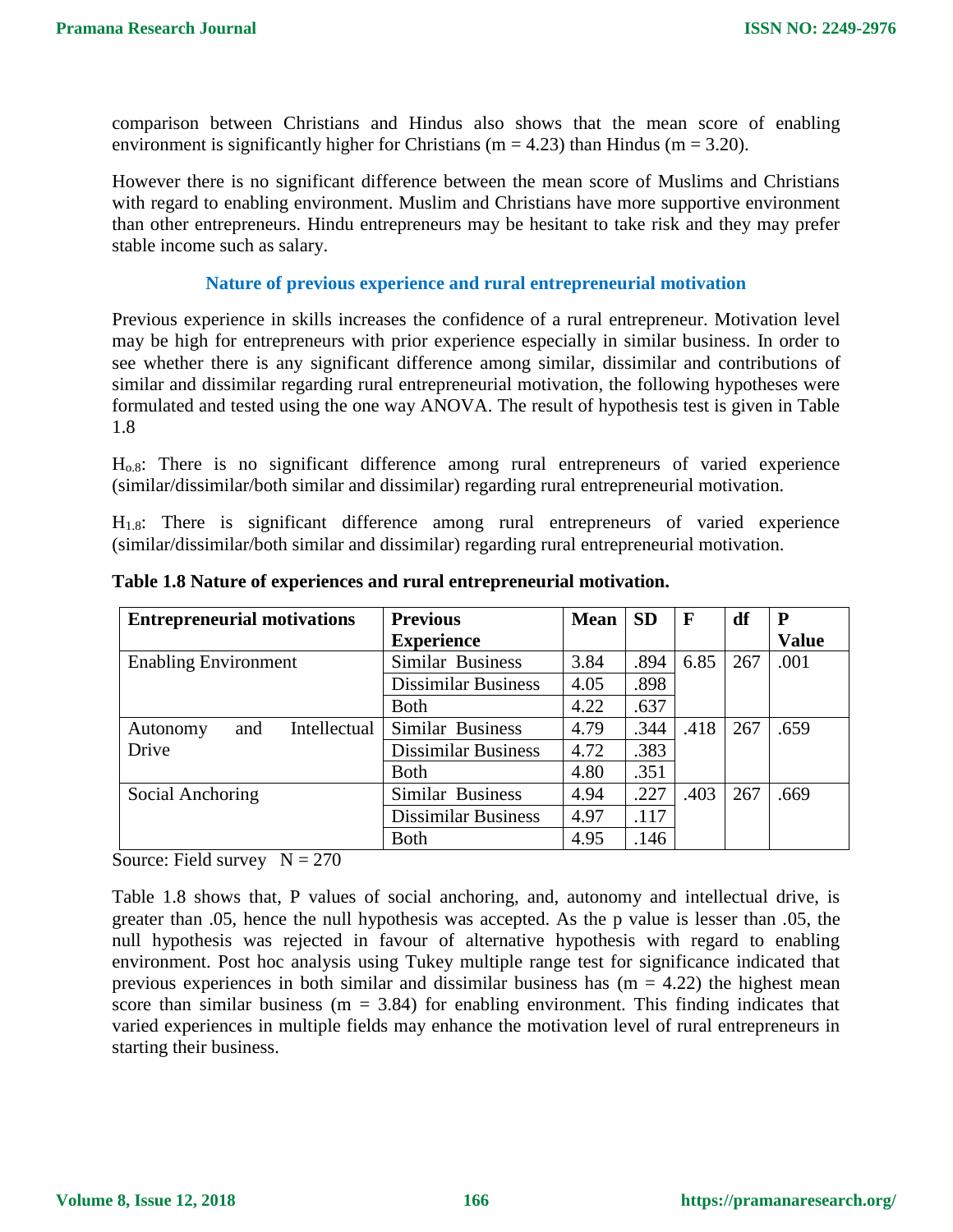#### **Average family income and rural entrepreneurial motivation**

An individual enter in to the field of business with a profit motive. Rural entrepreneurs with sufficient support of family are more motivated than others in starting business because they have the confidence in accessing risk free initial capital. Higher the family income, higher will be the support for rural entrepreneurs. In order to find whether there is any difference among various levels of average family income regarding rural entrepreneurial motivation, the following hypotheses were formulated and tested using one way ANOVA. The result of hypothesis test is given in Table 1.9

Ho.9: There is no significant difference among rural entrepreneurs of different family income level with regard to rural entrepreneurial motivation

H1.9: There is significant difference among rural entrepreneurs of different family income level with regard to rural entrepreneurial motivation

| <b>Entrepreneurial motivations</b> | Average                | Family | <b>Mean</b> | <b>SD</b> | F    | df  | ${\bf P}$    |
|------------------------------------|------------------------|--------|-------------|-----------|------|-----|--------------|
|                                    | <b>Income</b>          |        |             |           |      |     | <b>Value</b> |
| <b>Enabling Environment</b>        | than<br>Less           | rupees | 4.48        | .635      | 7.36 | 265 | .000         |
|                                    | 10,000                 |        |             |           |      |     |              |
|                                    | rupees 10,000-20,000   |        | 4.19        | .756      |      |     |              |
|                                    | rupees 20,000-30,000   |        | 3.75        | .877      |      |     |              |
|                                    | rupees 30,000-40,000   |        | 3.46        | .810      |      |     |              |
|                                    | Above rupees 40,000    |        | 3.79        | .423      |      |     |              |
| Autonomy and Intellectual          | than<br>Less           | rupees | 4.82        | .284      | .720 | 265 | .579         |
| Drive                              | 10,000                 |        |             |           |      |     |              |
|                                    | rupees 10,000-20,000   |        | 4.79        | .353      |      |     |              |
|                                    | rupees 20,000-30,000   |        | 4.78        | .334      |      |     |              |
|                                    | rupees 30,000-40,000   |        | 4.86        | .245      |      |     |              |
|                                    | Above rupees 40,000    |        | 4.58        | .787      |      |     |              |
| Social Anchoring                   | Less than rupees 10000 |        | 4.91        | .201      | .818 | 265 | .515         |
|                                    | rupees 10000-20000     |        | 4.96        | .191      |      |     |              |
|                                    | rupees20000-30000      |        | 4.93        | .199      |      |     |              |
|                                    | rupees30000-40000      |        | 5.00        | .000      |      |     |              |
|                                    | Above rupees 40000     |        | 4.91        | .204      |      |     |              |

**Table 1.9 Average family income and rural entrepreneurial motivation**

Source: Field survey  $N = 270$ 

Table 1.9 shows the results of hypothesis test conducted in the collected data. As the P value is greater than .05 among rural entrepreneurs of different income levels regarding social anchoring and autonomy and intellectual drive, the null hypothesis was accepted. Hence, there is no significant difference among different family income groups with regard to rural entrepreneurial motivation.

As the P value is lesser than.05 regarding enabling environment, null hypothesis was rejected in favour of alternative hypothesis. Hence, there is significant difference among rural entrepreneurs of different family income groups.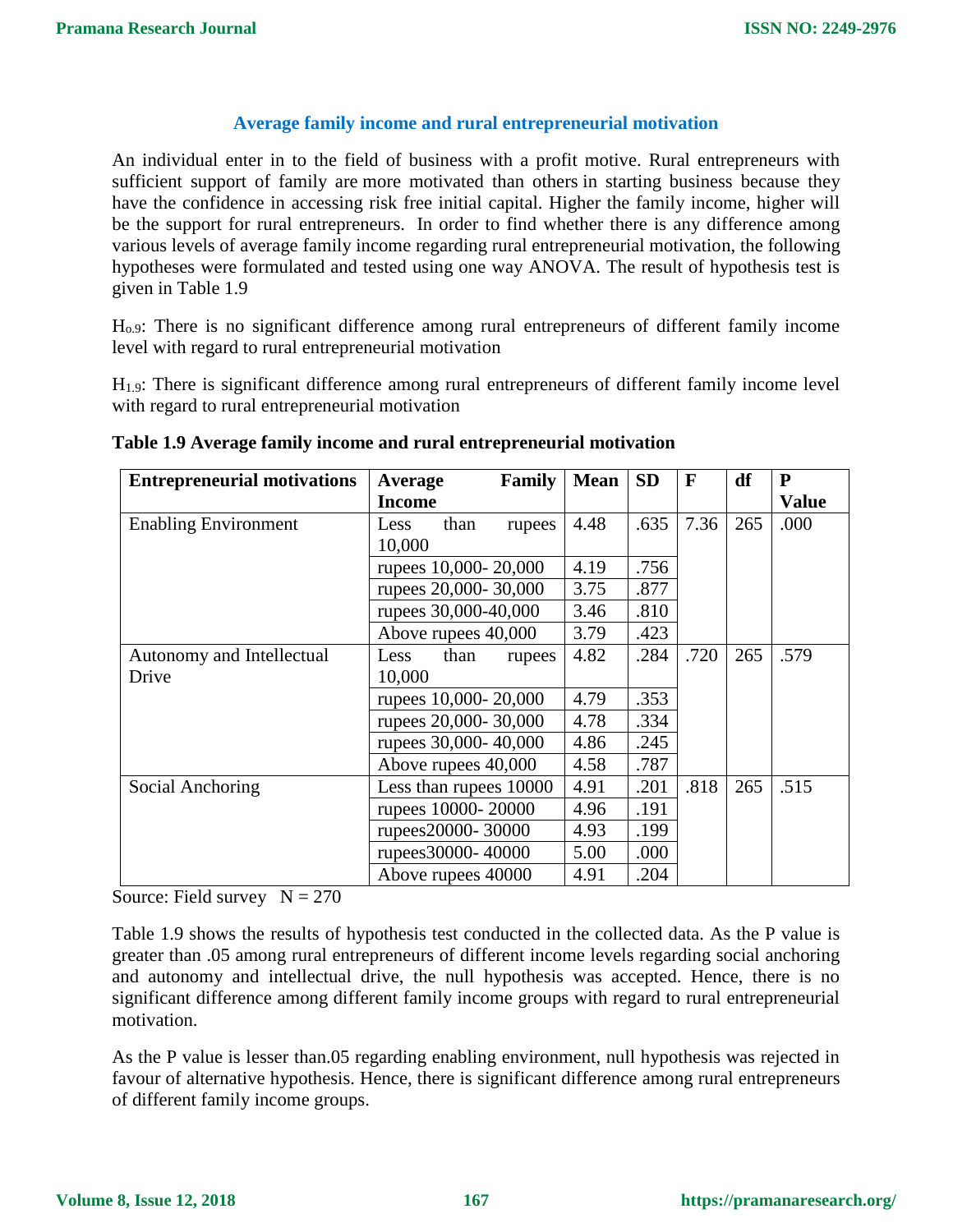Post Hoc analysis using Tukey Multiple range test shows that motivation through enabling environment is significantly high for less than rupees 10,000 (m = 4.48) than rupees 10,000 to rupees 20,000 (m = 4.19), rupees20,000 to rupees30,000 (m = 3.75), rupees30,000 to rupees40,000 ( $m = 3.46$ ). Therefore motivation through enabling environment is similarly more for low family income group than high family income group. The finding is against the popular belief that high family income provides more support and have environment for doing business.

#### **Type of business and rural entrepreneurial motivation**

Success behind the existing categories of business becomes the motivator in selecting the type of business. In order to find whether there is significant difference among the categories of activities regarding rural entrepreneurial motivation, the following hypotheses were formulated and tested using the one way ANOVA. The result of hypothesis test is given in Table 1.10.

Ho.10: There is no significant difference among different types of enterprises regarding rural entrepreneurial motivation.

 $H<sub>1.10</sub>$ : There is no significant difference among the different types of enterprises regarding rural entrepreneurial motivation.

| <b>Entrepreneurial motivations</b> | <b>Type of Business</b> | <b>Mean</b> | <b>SD</b> | F    | df  | P Value |
|------------------------------------|-------------------------|-------------|-----------|------|-----|---------|
| <b>Enabling Environment</b>        | <b>Wood Based</b>       | 2.63        | .424      | .657 | 264 | .000    |
|                                    | Food Based              | 3.43        | .238      |      |     |         |
|                                    | Agro Based              | 3.98        | .210      |      |     |         |
|                                    | Service based           | 4.35        | .059      |      |     |         |
|                                    | <b>Textile Based</b>    | 4.72        | .137      |      |     |         |
|                                    | <b>Marine Based</b>     | 4.92        | .019      |      |     |         |
| Autonomy and Intellectual Drive    | <b>Wood Based</b>       | 4.86        | .231      | 7.81 | 264 | .000    |
|                                    | Food Based              | 4.82        | .287      |      |     |         |
|                                    | Agro Based              | 4.61        | .509      |      |     |         |
|                                    | Service based           | 4.64        | .463      |      |     |         |
|                                    | <b>Textile Based</b>    | 4.97        | .073      |      |     |         |
|                                    | <b>Marine Based</b>     | 4.84        | .184      |      |     |         |
| Social Anchoring                   | <b>Wood Based</b>       | 4.97        | .149      | 3.75 | 264 | .003    |
|                                    | Food Based              | 4.94        | .167      |      |     |         |
|                                    | Agro Based              | 4.85        | .299      |      |     |         |
|                                    | Service based           | 4.99        | .037      |      |     |         |
|                                    | <b>Textile Based</b>    | 4.92        | .264      |      |     |         |
|                                    | <b>Marine Based</b>     | 5.00        | .000      |      |     |         |

**Table 1.10 Type of business and rural entrepreneurial motivation**

Source: Field survey  $N = 270$ 

As per Table 1.10, the null hypothesis was rejected in respect of all motivators of rural entrepreneurship as the P value of all the motivators are less than .05. Hence, there is significant difference among different types of business with regard to various rural entrepreneurial motivations. The Post Hoc analysis using Tukey multiple comparison test for significance indicates that the mean value of marine based enterprises  $(m = 4.92)$  are significantly more than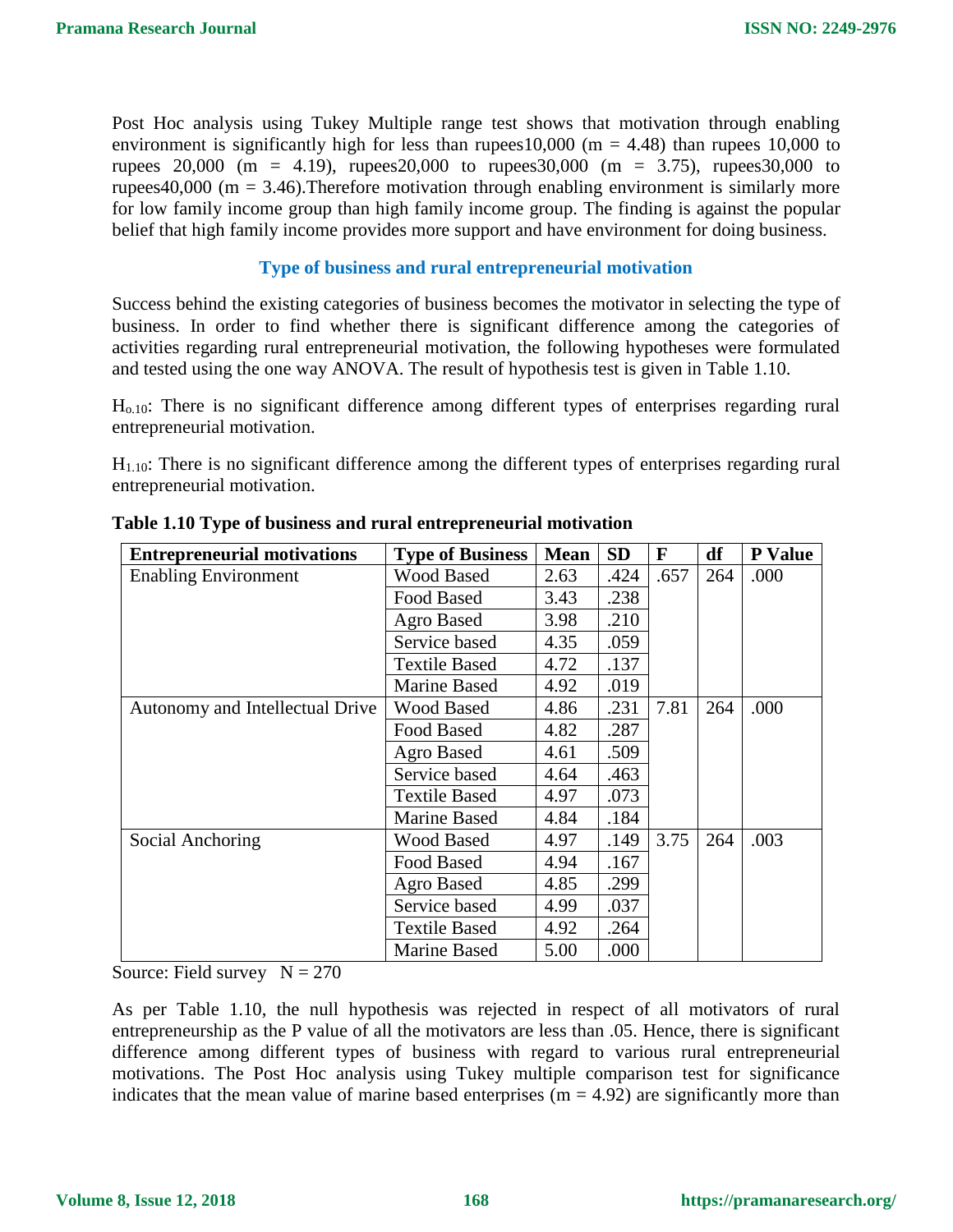all other types of business for enabling environment. For autonomy and intellectual drive, the mean value of Textile based enterprises are found significantly higher ( $m = 4.97$ ) than other types of rural enterprises. In respect of social anchoring, wood based enterprises have significantly higher mean value (m = 4.97) than agro based (m = 4.85). Besides, mean value of marine based enterprises ( $m = 5.00$ ) are significantly higher than service based enterprise ( $m =$ 4.99). Therefore, motivation on account of enabling environment is high for marine based enterprises than others. Motivations on account of autonomy and intellectual drive are significantly high for textile based enterprise.

#### **Types of ownership and rural entrepreneurial motivation**

There are different types of ownership structure such as sole proprietorship, partnership and cooperatives. The motivations for such entrepreneurship may vary according to ownership structure. In order to see whether there is significant difference among the different types of organisation structure with regard to rural entrepreneurial motivation, the following hypotheses were formulated and tested using one way ANOVA. The result of hypothesis test is given in Table 1.11

Ho.11: There is no significant difference among different types of organisation structure with regard to rural entrepreneurial motivation

 $H<sub>1.11</sub>$ : There is significant difference among different types of organisation structure with regard to rural entrepreneurial motivation

| <b>Entrepreneurial motivations</b> | <b>Types of ownership</b> | <b>Mean</b> | <b>SD</b> | F    | df  | P Value |
|------------------------------------|---------------------------|-------------|-----------|------|-----|---------|
| <b>Enabling Environment</b>        | $Sole$ – proprietorship   | 3.93        | .765      | 8.00 | 267 | .000    |
|                                    | Partnership               | 4.04        | .922      |      |     |         |
|                                    | Co-operative              | 4.81        | .320      |      |     |         |
| Autonomy and Intellectual Drive    | $Sole$ – proprietorship   | 4.77        | .378      | 2.40 | 267 | .093    |
|                                    | Partnership               | 4.86        | .251      |      |     |         |
|                                    | Co-operative              | 4.71        | .366      |      |     |         |
| Social Anchoring                   | $Sole$ – proprietorship   | 4.95        | .184      | .662 | 267 | .516    |
|                                    | Partnership               | 4.95        | .151      |      |     |         |
|                                    | Co-operative              | 4.89        | .400      |      |     |         |

#### **Table 1.1 Types of ownership and rural entrepreneurial motivation.**

Source: Field survey  $N = 270$ 

Table 1.11, shows that the P value is greater than .05 among the different types of organizational structure regarding social anchoring, autonomy and intellectual drive and therefore, the null hypothesis was accepted. As the P value of enabling environment is lesser than .05, the null hypothesis was rejected in favour of alternative hypothesis. Hence, there is significant difference among the different type of organizational structure with regard to rural entrepreneurial motivation.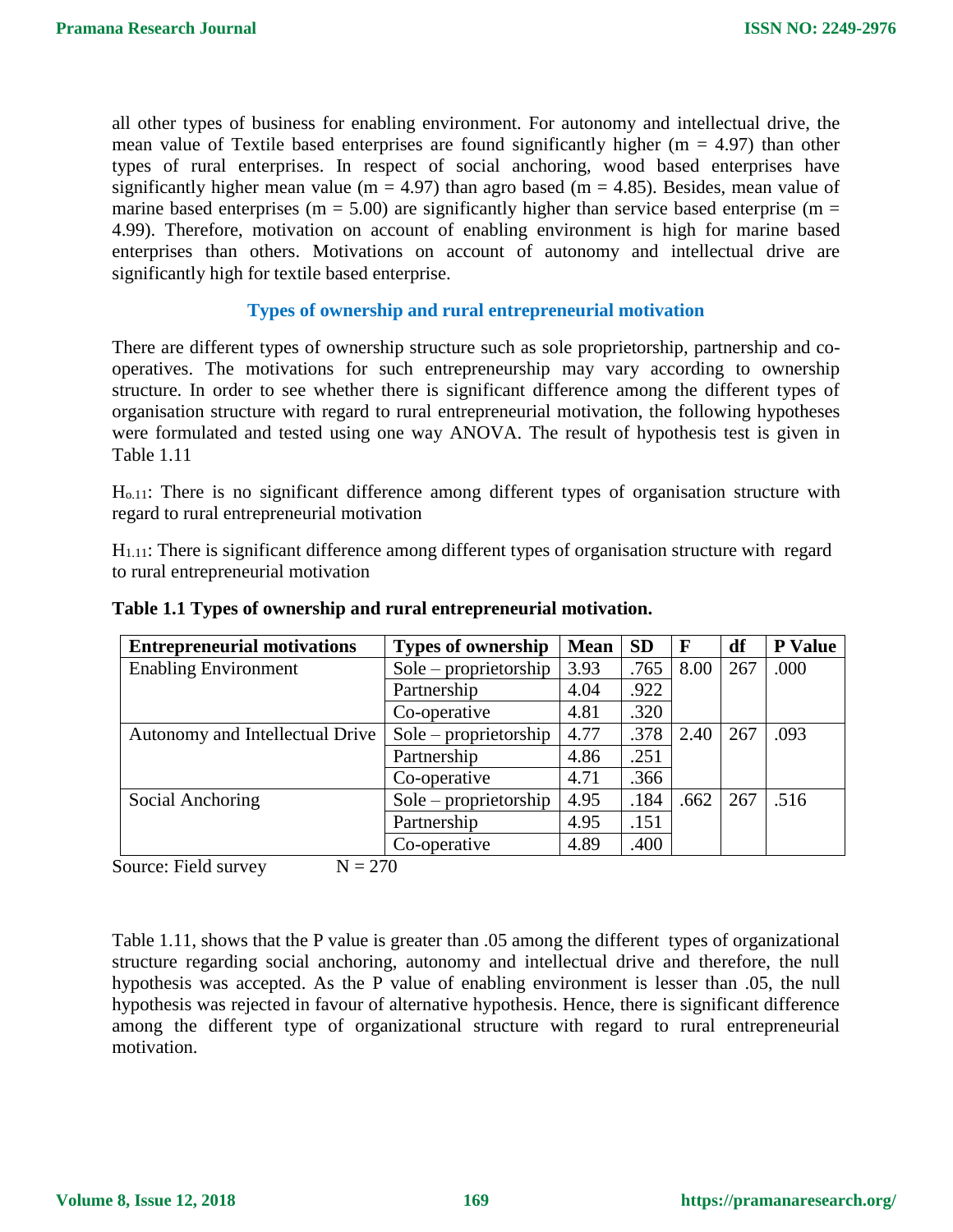Post hoc analysis using Tukey multiple range test for significance indicated that the mean score of co-operative business (m = 4.81) is significantly more than and sole proprietorship (m = 3.93) and partnership ( $m = 4.04$ ). The findings indicates that collective form of entrepreneurships such as co-operative and partnership enjoy more supported enabling environment for starting new business.

#### **Nature of Origin and rural entrepreneurial motivation**

The formation of enterprise may be through the purchases, inheritance and a self developed. Self developed enterprises got in the result of hard work of the entrepreneur and was developed by the entrepreneur himself. Whereas, inherited or purchased enterprises are the fruit of somebody else's effort.

The motivation may be different among self developed enterprises, inherited or purchased enterprises. In order to find whether the ownership of enterprise makes any difference regarding rural entrepreneurial motivation, the following hypotheses were formulated and tested using one way ANOVA. The result of hypothesis test is given in Table 1.12

Ho.12: There is no significant difference among inherited, purchased, and self developed enterprises with regard to rural entrepreneurial motivation

H1.12: There is significant difference among inherited, purchased, and self developed enterprises with regard to rural entrepreneurial motivation

| <b>Entrepreneurial motivations</b> | <b>Types of ownership</b> | <b>Mean</b> | <b>SD</b> | $\mathbf{F}$ | df  | <b>P</b> Value |
|------------------------------------|---------------------------|-------------|-----------|--------------|-----|----------------|
| <b>Enabling Environment</b>        | Inherited                 | 3.69        | 1.02      | 6.56         | 267 | .002           |
|                                    | Purchased                 | 3.92        | .691      |              |     |                |
|                                    | Self Developed            | 4.11        | .725      |              |     |                |
| Autonomy and Intellectual Drive    | Inherited                 | 4.88        | .245      | 2.57         | 267 | .078           |
|                                    | Purchased                 | 4.71        | .336      |              |     |                |
|                                    | <b>Self Developed</b>     | 4.76        | .374      |              |     |                |
| Social Anchoring                   | Inherited                 | 4.94        | .219      | .478         | 267 | .621           |
|                                    | Purchased                 | 4.90        | .256      |              |     |                |
|                                    | <b>Self Developed</b>     | 4.95        | .177      |              |     |                |

#### **Table 1.12 Nature of Origin and rural entrepreneurial motivation**

Source: Field Survey  $N = 270$ 

Table 1.12 shows that the null hypothesis was accepted in respect of social anchoring and autonomy and intellectual drive as the P value is greater than .05.Where as the P value is less than .05 for enabling environment, and therefore, null hypothesis was rejected in favour of alternative hypothesis for enabling environment.

Self developed enterprises have the highest score for enabling the environment (inherited  $= 3.69$ ) purchased  $= 3.92$  self developed  $= 4.11$ ). Self developed enterprises are more motivated by enabling environment than other purchased/inherited type of enterprises. Enabling environment motivates entrepreneurs who wish to self-develop a new business.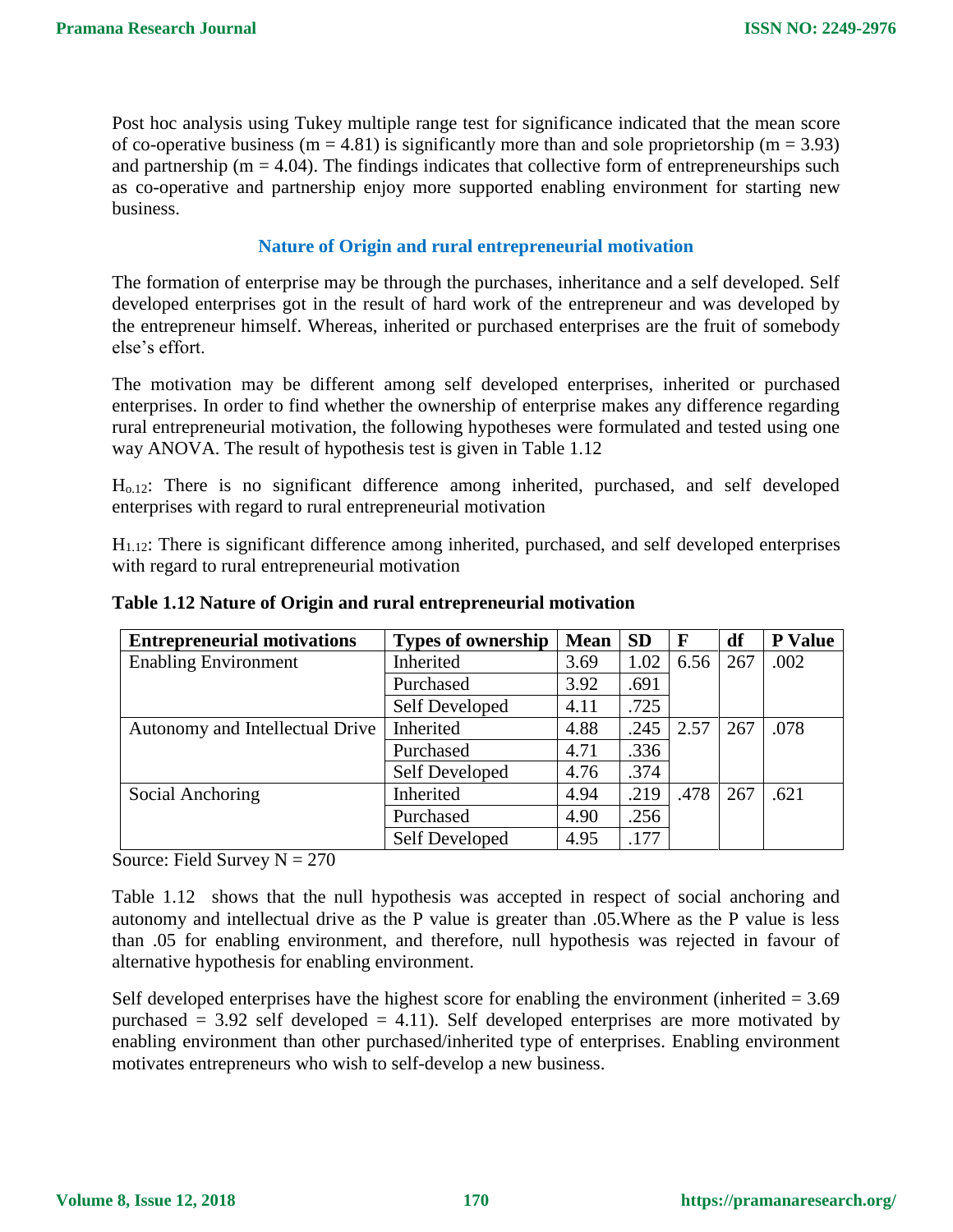$\overline{\phantom{0}}$ 

| <b>Variables</b>             | <b>Factors</b>                  | <b>Results</b>            |  |  |
|------------------------------|---------------------------------|---------------------------|--|--|
| Gender                       | <b>Enabling Environment</b>     |                           |  |  |
|                              | Autonomy and Intellectual Drive | $H0.2$ rejected           |  |  |
|                              | Social Anchoring                |                           |  |  |
| Caste                        | <b>Enabling Environment</b>     | $H0.3$ rejected           |  |  |
|                              | Autonomy and Intellectual Drive | $H0.3$ accepted           |  |  |
|                              | Social Anchoring                | $H0.3$ rejected           |  |  |
| Nature of Education          | <b>Enabling Environment</b>     | $H0.4$ rejected           |  |  |
|                              | Autonomy and Intellectual Drive | H <sub>0.4</sub> accepted |  |  |
|                              | Social Anchoring                | $H0.4$ rejected           |  |  |
| <b>Marital Status</b>        | <b>Enabling Environment</b>     |                           |  |  |
|                              | Autonomy and Intellectual Drive | $H0.5$ rejected           |  |  |
|                              | Social Anchoring                |                           |  |  |
| Nature of business           | <b>Enabling Environment</b>     |                           |  |  |
|                              | Autonomy and Intellectual Drive | H <sub>0.6</sub> accepted |  |  |
|                              | Social Anchoring                |                           |  |  |
| Age of Rural entrepreneur    | <b>Enabling Environment</b>     |                           |  |  |
|                              | Autonomy and Intellectual Drive | H <sub>0.7</sub> accepted |  |  |
|                              | Social Anchoring                |                           |  |  |
| Religion                     | <b>Enabling Environment</b>     | H <sub>0.8</sub> rejected |  |  |
|                              | Autonomy and Intellectual Drive | $H0.8$ accepted           |  |  |
|                              | Social Anchoring                |                           |  |  |
| Previous Experience          | <b>Enabling Environment</b>     | $H0.9$ rejected           |  |  |
|                              | Autonomy and Intellectual Drive | $H0.9$ accepted           |  |  |
|                              | <b>Social Anchoring</b>         |                           |  |  |
| <b>Average Family Income</b> | <b>Enabling Environment</b>     | $H0.10$ rejected          |  |  |
|                              | Autonomy and Intellectual Drive | $H0.10$ accepted          |  |  |
|                              | Social Anchoring                |                           |  |  |
| Type of Business             | <b>Enabling Environment</b>     |                           |  |  |
|                              | Autonomy and Intellectual Drive | $H0.11$ rejected          |  |  |
|                              | Social Anchoring                |                           |  |  |
| Types of ownership           | <b>Enabling Environment</b>     | $H0.12$ rejected          |  |  |
|                              | Autonomy and Intellectual Drive |                           |  |  |
|                              | Social Anchoring                |                           |  |  |
| Nature of Origin             | <b>Enabling Environment</b>     | $H0.13$ rejected          |  |  |
|                              | Autonomy and Intellectual Drive | $H0.13$ accepted          |  |  |
| Social Anchoring             |                                 |                           |  |  |

#### **1.13 Testing of hypotheses summary: Rural entrepreneurial motivation**

Table 1.13 shows the summary of the hypothesis tested under the head entrepreneurial motivation. The researcher framed and tested the hypothesis regarding enabling environment, autonomy and intellectual drive and social anchoring, in which nine cases accepted null hypothesis and twelve cases rejected the same in favour of alternative hypotheses.